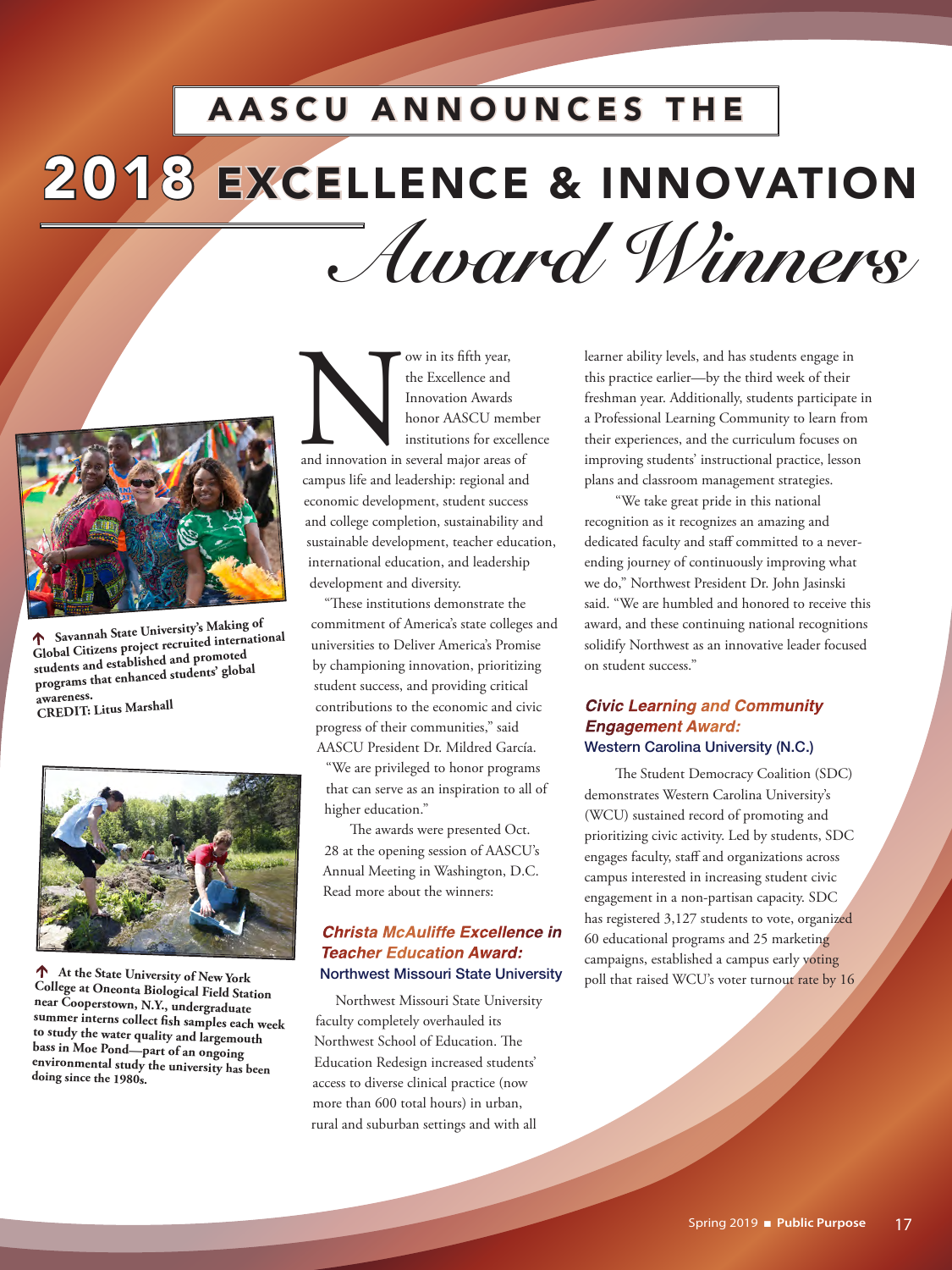

 **Students gain experience with sustainable business practices through Grand Valley State University's Sustainable Agriculture Project, and the campus community gets access to the farm's produce.**



 **Buffalo State College's Emerging College Leaders program graduates say the program increases their self-awareness, which helps them define the skills they need to develop to be more effective leaders.**



 **From left: John Barthell, Ph.D., University of Central Oklahoma (UCO) provost, congratulates UCO graduate Miguel Elizalde with Camille Farrell, the Student Transformative Learning Record's assistant director, at the cording ceremony for students who achieve "transformation" in one or more transformative learning tenets.**

percent, and held an election watch program with nearly 500 attendees.

"Simply stated, the SDC is changing the way WCU students think about civic engagement and the way the community and candidates view students," said Dr. Lane Perry, director of WCU's Center for Service Learning. "From the students, I have seen a new level of recognition and appreciation of the freedom, of the right, of this responsibility to be informed, to vote and to care."

# *International Education Award:* Savannah State University (Ga.)

Savannah State University's (SSU) Making of Global Citizens project advanced curriculum development, fostered international opportunities and creatively integrated international students into the university community. The project added international dimensions into SSU courses and the Chatham County Public School System, revitalized study abroad and exchange programs, diversified the campus community by recruiting international students, developed a Peace Corps Prep program, promoted existing international programs, and established programs to enhance the global awareness and knowledge of SSU students.

 "Our international education team has done a remarkable job both in bringing SSU to the world and hosting international Tigers on our campus," said Dr. Emmanuel Naniuzeyi, associate vice president for international education at SSU. "The enrichment that comes with cultural exchange is invaluable to any college education."

# *Leadership Development and Diversity Award:* Buffalo State College, State University of New York (SUNY)

Through its Emerging College Leaders (ECL) program, SUNY Buffalo State College enhances the leadership capacities of highpotential staff and faculty at all levels of the institution. Each cohort is purposefully created to ensure diversity in age, race, ethnicity, gender and sexual orientation, as a means of improving equity, inclusion and innovation across campus. From the 2011, 2013 and 2015 cohorts, 52 percent of program alumni have advanced in rank or position after graduating from the program.

"Feedback from the alumni of our Emerging College Leaders program demonstrates how well it works," said Buffalo State President Dr. Katherine Conway-Turner. "So many of them report advancing in fulfilling positions that make the most of their skills and experience. This program is another positive way to celebrate the amazing diversity that makes up the Buffalo State campus."

# *Regional and Economic Development Award:* University of Memphis

The University of Memphis (UofM) is based in one of the poorest metropolitan areas in the nation. Many students are financially challenged, which has impacted UofM's graduation rates. UofM founded UMRF (University of Memphis Research Foundation) Ventures, Inc. to provide third-party IT service and support to corporations by hiring full-time undergraduate and graduate students. UofM hopes the program will not only improve its graduation rate but will also create a talent pool to address employment gaps within Memphis. In 2017, the program's first year, 40 students were employed. By the end of 2018, over 300 were employed.

"These students can give you superior work performance while they graduate on time, more professionally prepared for the workplace, and with minimal student debt," said Dr. Jasbir Dhaliwal, UofM executive vice president for Research & Innovation. "It is also imperative for modern universities to develop innovative partnership capabilities that bring meaningful work to campus for students."